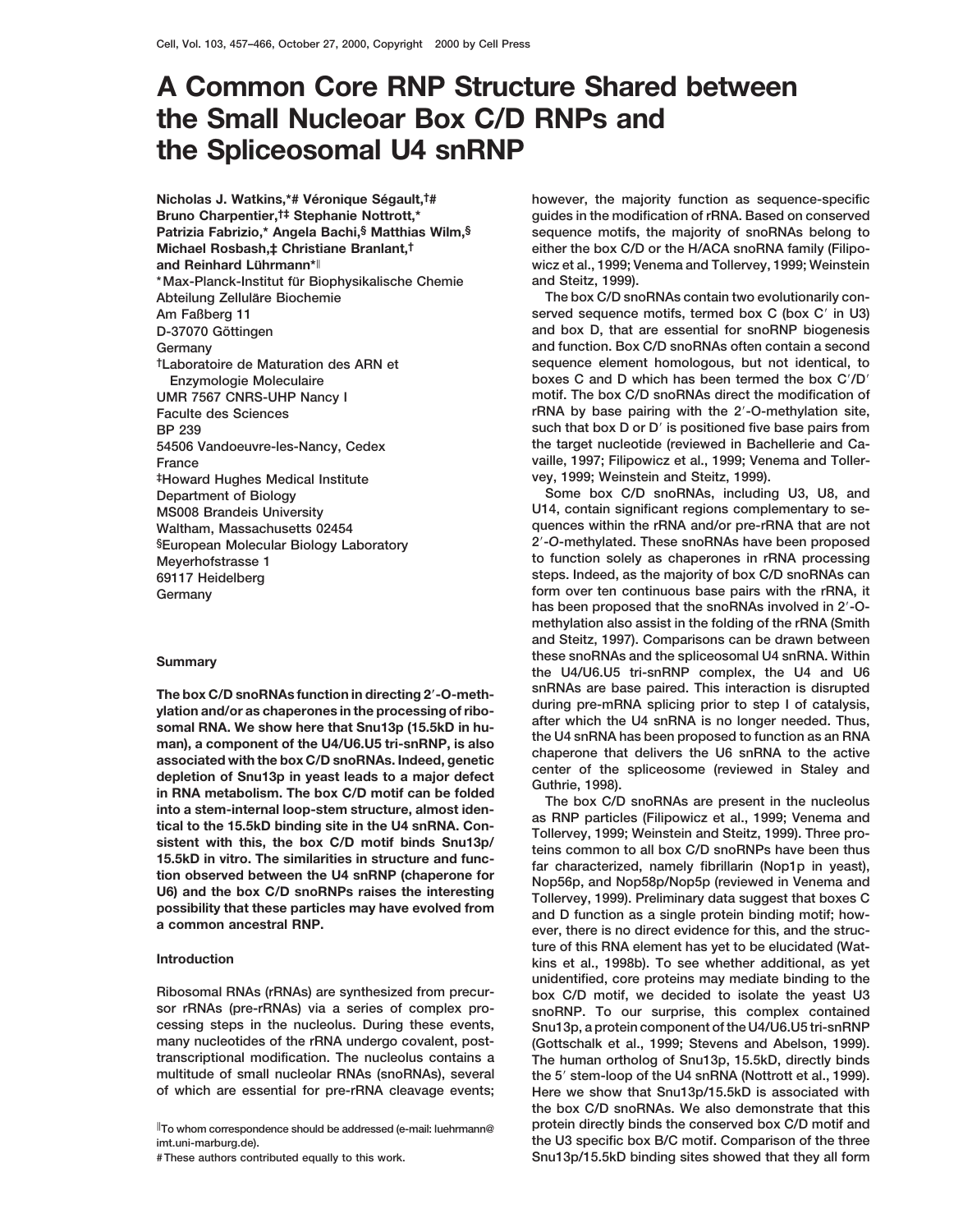**an almost identical stem-internal loop-stem structure, suggesting a common mode of recognition by the protein. In addition, these data show that the U4 snRNP and the box C/D snoRNPs form homologous RNP structures, suggesting a common evolutionary origin.**

### **Results**

# **Snu13p, a Spliceosomal Tri-snRNP Protein, Copurifies with the Yeast U3 snoRNP**

**In order to purify the U3 snoRNP from the other RNPs, a specific affinity tag, the human U1A protein binding site, was inserted into stem-loop 4 of the yeast U3 snoRNA (see Experimental Procedures). The modified U3 snoRNA was then coexpressed together with a gene encoding an HA-tagged fragment of the human U1A protein in a yeast strain where the wild-type U3 gene is under the control of the Gal promoter. These cells grow on glucose-containing media, conditions under which the modified snoRNA is the only source of U3 in the cell. This demonstrates that the tag does not disrupt U3** snoRNP function. The m<sub>3</sub>G-capped snoRNPs/snRNPs **were first purified using an anti-cap antibody column (Fabrizio et al., 1994) and subsequently passed over an anti-HA-antibody column. The bound material was then eluted using an excess of the HA epitope peptide.**

**The tagged U3 snoRNA was present in the eluted fraction (Figure 1A; confirmed by Northern blot, data not shown) along with some contaminating U2 snRNA (in a 3:1 ratio). The major protein bands in this eluate were** identified by mass spectrometry peptide sequencing<br>
(Figure 1. Purification and Characterization of the U3 snoRNP<br>
(fibrillarin), Nop56p, Nop58p, and Rrp9p (yeast homolog<br>
of the U3–55 kDa protein) (reviewed in Venema and **novel method can be used to isolate RNP complexes of the U2 and tagged U3 RNA is indicated on the right. and may prove especially useful for RNP complexes in (B) The proteins present in this fraction were resolved on a 13% which only the RNA component is known. The additional SDS polyacrylamide gel and visualized by staining with Coomassie.** U3-specific proteins (Mpp10p, Lcp5p, Imp3p, Imp4p,<br>and Sof1p) (reviewed in Venema and Tollervey, 1999) assertained by mass spectroscopy peptide analysis. The position<br>may have been lost during purification or present in **substoichiometric amounts in the U3 snoRNP (Figure 1B). Surprisingly, the 13kD protein at the bottom of the Strikingly, a very similar pattern of RNAs was coprecipigel was identified as Snu13p, a component of the yeast tated with either tagged Snu13p or tagged Nop1p and spliceosomal U4/U6.U5 tri-snRNP (Gottschalk et al., no RNA was detected from the wild-type, nontagged 1999; Stevens and Abelson, 1999). This protein is the strain. The RNAs coprecipitating with Snu13p and Nop1p likely ortholog of the human U4 snRNA binding 15.5kD not only include U3, but also the box C/D snoRNAs snR63, protein (71% identity, 86% similarity), which was also snR190, snR4, snR45, U14, and snR13 (Figure 2A). As shown to be present in the human spliceosomal U4/ Nop1p has been demonstrated to be a component of**

**ated with other box C/D snoRNAs, we determined which not a component of the H/ACA snoRNPs. In addition, RNAs are associated with this protein by immunoprecip- Northern blot analysis confirmed that approximately itation. To this end, we prepared a yeast strain express- 60% of the box C/D snoRNAs (such as U3, U14, U18, ing HA-tagged Snu13p. For comparison, yeast strains and snR190) present in the yeast extract, but not the expressing either protein A-tagged Nop1p (fibrillarin) or H/ACA snoRNAs (such as snR30, snR10, and snR42), protein A-tagged Gar1p were also used. Immunoprecipi- coprecipitate with HA-tagged Snu13p (data not shown). tations were performed on whole cell extracts using Two major RNA bands efficiently coprecipitated with either anti-HA antibodies or IgG agarose (Figure 2A). Nop1p but not Snu13p (Figure 2A; marked \*); how-**



**U6.U5 tri-snRNP (Nottrott et al., 1999). all box C/D snoRNPs, this implies that Snu13p is also associated with most if not all members of this family Snu13p and 15.5kD Are Associated with the Box of complexes. In contrast, a completely different set C/D snoRNAs in Yeast and HeLa Cells, of RNAs, which includes snR30, snR37, snR42, snR10, Respectively snR11, and snR31, was coprecipitated with H/ACA To investigate whether Snu13p is U3-specific or associ- snoRNP protein Gar1p demonstrating that Snu13p is**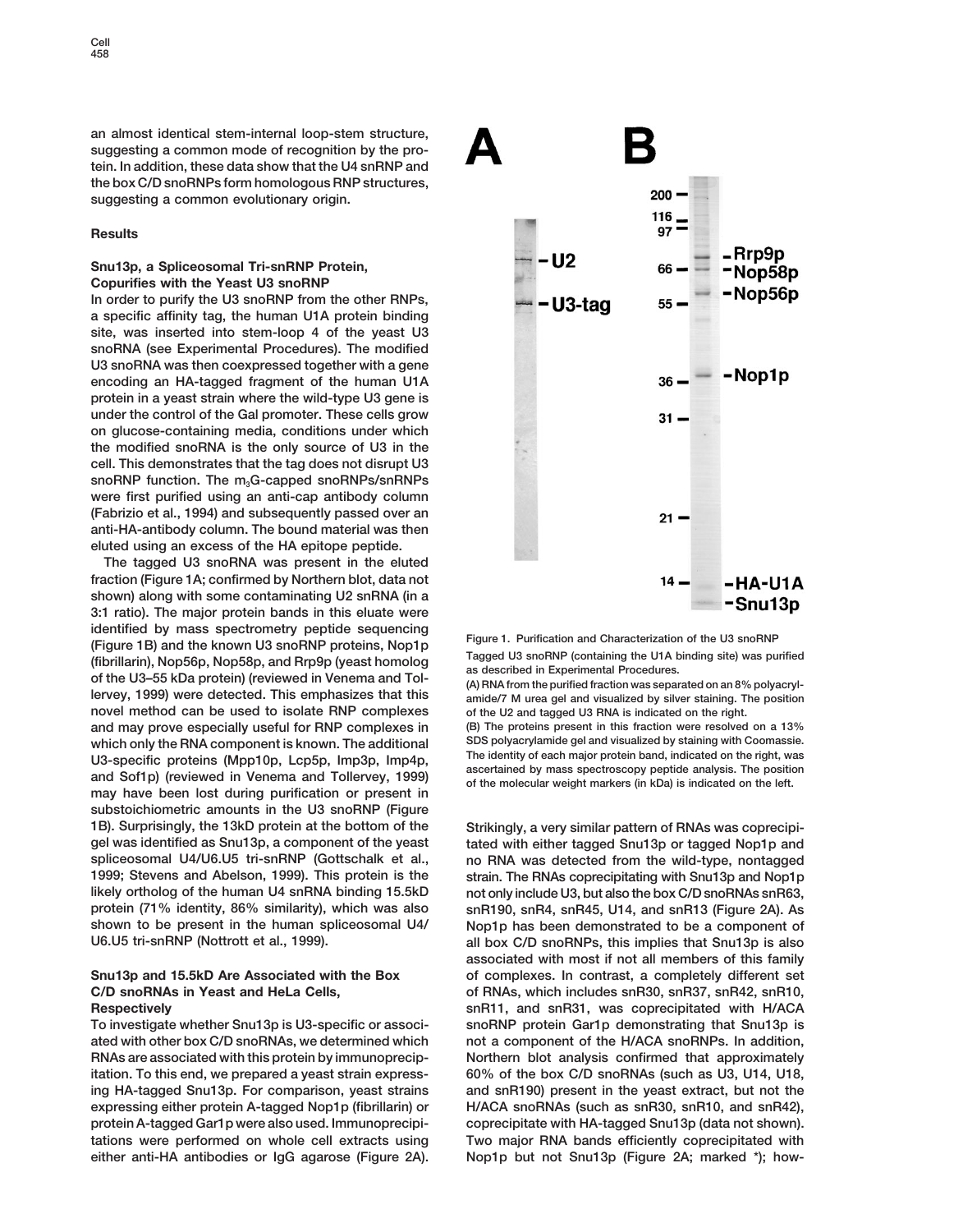

**(A) Snu13p is associated with yeast box C/D snoRNAs. Whole cell not precipitated by the anti-15.5kD antibodies (compare** yeast extracts containing either HA-tagged Snu13p (lane 4), protein<br>
A-tagged Nop1p (lane 5), protein A-tagged Gar1p (lane 6), or the<br>
wild-type, nontagged proteins were prepared and the tagged pro-<br>
teins were precipitate **rose. Coimmunoprecipitated RNAs were recovered, labeled with the anti-hNop58 and the anti-15.5kD antibodies in the** [<sup>32</sup>P]pCp, and then separated on an 8% polyacrylamide/7 M urea **gel. Lane designations: Total: total RNA from the wild-type, non- (e.g., U3) is likely due to the selective accessibility of tagged strain (lane 1); HA-cont.: anti-HA precipitation of wild-type certain epitopes in specific snoRNP complexes. extract (lane 2); PA-cont.: IgG precipitation of wild-type extract (lane** 3). The positions of the snoRNAs, ribosomal RNAs, and tRNAs are<br>
indicated as described previously (Watkins et al., 1998a). "Antisense<br> **Defect in RNA Metabolism**<br> **Defect in RNA Metabolism** box C/D snoRNAs" is used to denote the small box C/D 2'-O-methylase guide RNAs that include U18 and U24. The term V guide sno-<br>As common core snoRNP proteins are often essential **RNAs is used to denote the complex pattern of H/ACA snoRNAs for the stability/biogenesis of snoRNAs and ribosome between 215 and 180 nt in length and include snR43, snR44, and biogenesis, we investigated whether genetic depletion**

**also coprecipitated with the tagged Snu13p (data not (Figure 3B). shown). These quantitative differences may reflect a The analysis of the RNA extracted at each time point difference in either the expression levels of individual revealed a dramatic reduction in most of the tested snoRNAs in the two yeast strains, or the accessibility of cellular RNAs between 8 and 12 hr growth in glucose various epitope tags in different complexes. In summary, media (Figure 3C). These RNAs not only include the our data demonstrate that Snu13p is a novel common box C/D snoRNAs, but also the H/ACA snoRNAs, the core component of box C/D snoRNPs in addition to the spliceosomal RNAs U2 and U4 (also U1, U5, and U6; previously characterized proteins Nop56p, Nop58p, and data not shown), and the ribosomal RNAs. We also ob-Nop1p (fibrillarin). served the loss of mRNAs encoding the ribosomal pro-**

**In view of the evolutionary conservation of Snu13p between yeast and mammals, we next investigated whether the human ortholog of Snu13p, the 15.5kD protein, is also an integral component of the human box C/D snoRNPs using 15.5kD specific antibodies for immunoprecipitation studies (Nottrott et al., 1999). As a comparison, HeLa extracts were also precipitated with anti-hNop58 (core box C/D protein) and anti-Sm (spliceosomal snRNP protein) antibodies. Coprecipitated RNAs were subsequently labeled with [32P]pCp and analyzed on an 8% polyacrylamide/7 M urea gel (Figure 2B). Strikingly, the RNAs that were coprecipitated with hNop58 specific antibodies were also coprecipitated with antibodies specific for the 15.5kD protein (U3, U8, U13, U15, U22, and several RNAs between 60 and 90 nt in length; Figure 2B, lanes 3 and 4). Interestingly, several smaller RNAs were coprecipitated with 15.5kD but not hNop58 antibodies. These RNAs have not yet been identified and will be the subject of further investigations. In comparison, little or no RNA was detected when just protein A Sepharose was used (lane 2). Primer extension analysis of the precipitated RNAs confirmed that the box C/D snoRNAs (e.g., U3, U8, U13, and U15) but not the H/ACA snoRNAs (such as U17 and U64) are specifically coprecipitated with the 15.5kD protein (data not shown). This demonstrates that the 15.5kD protein is specific for the Figure 2. Snu13p and 15.5kD Are Associated with Yeast and HeLa box C/D snoRNPs in both HeLa cells and yeast. Consis**tent with previous data, the U4/U6.U5 tri-snRNP was **32P]pCp, and then separated on an 8% polyacrylamide/7 M urea precipitation efficiency of several individual snoRNAs**

snR189. of Snu13p would affect the steady-state levels of box<br>
(B) The human 15.5kD protein is associated with box C/D snoRNAs. C/D snoRNAs, H/ACA snoRNAs, ribosomal RNAs, and<br>
HeLa cell nuclear extract was immunoprecipita **Precipitated RNAs or total input RNA (lane 1) were recovered and tose-dependent, and the cells do not grow in glucoseanalyzed as described above. The positions of the snoRNAs, containing media (Figure 3A). The growth rate of this snRNAs, ribosomal RNAs, and tRNAs are indicated in accordance strain was normal for the first 8 hr in glucose. Thereafter,** with Lyman et al. (1999). "Antisense box C/D snoRNAs" is used to<br>denote the small box C/D 2'-O-methylase guide RNAs that include<br>U18 and U24. Western blot analysis using anti-15.5kD antibodies, that **also recognize the yeast ortholog, revealed that this growth defect follows the depletion of Snu13p from the ever, a longer exposure revealed that these RNAs are cell and after 8 hr this protein is no longer detectable**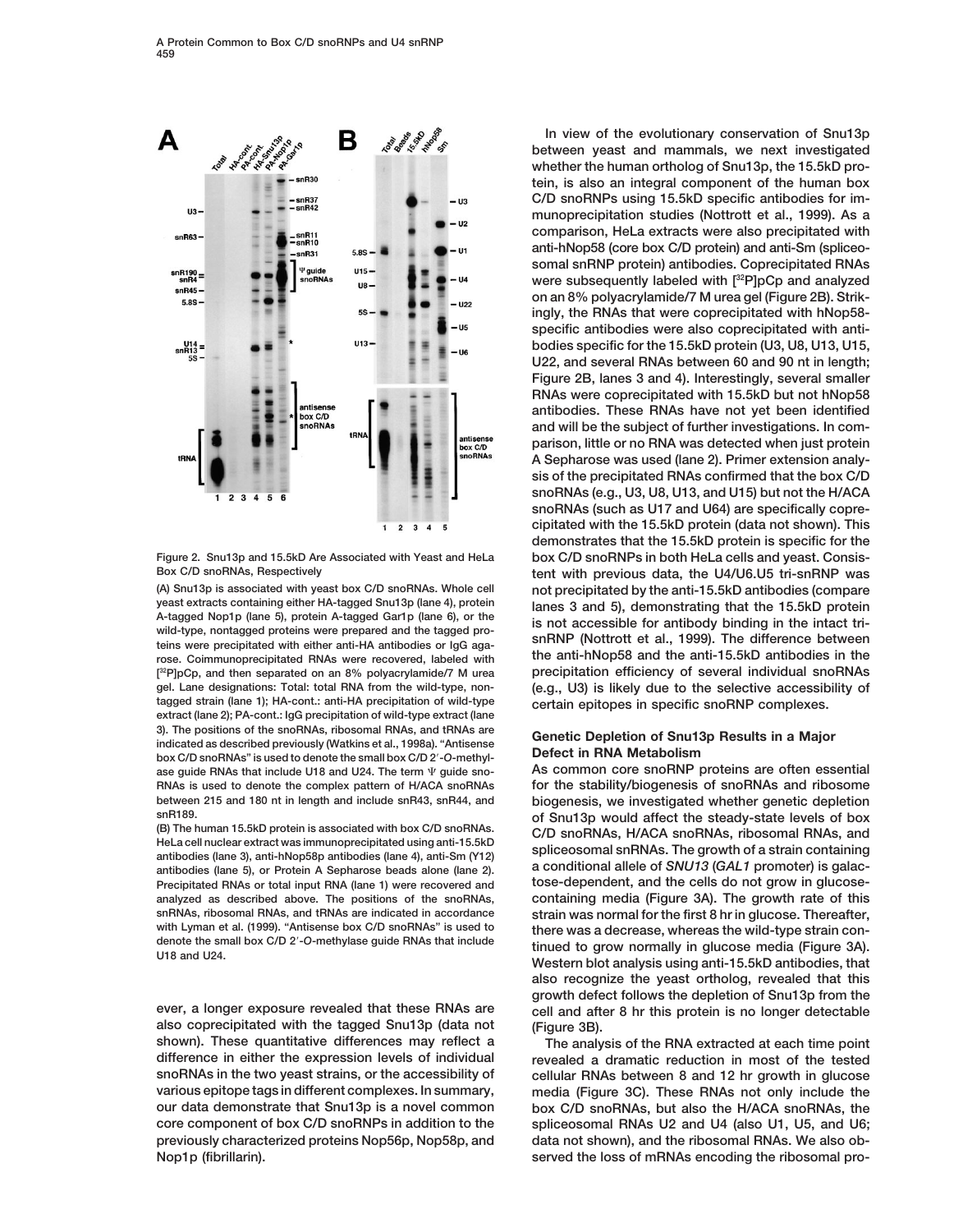

**Figure 3. Genetic Depletion of Snu13p Results in a Major Defect in RNA Metabolism**

(A) Growth of YGALSNU13 (GAL::SNU13) and YPF499 (SNU13) following transfer to glucose medium. The OD<sub>600</sub> of each culture was monitored **every 4 hr and plotted as a function of time.**

**(B) Western blot analysis of Snu13p levels in either the wild-type (***SNU13***) or galactose inducible strain YGALSNU13 (***GAL::SNU13***).**

**(C) Requirement of Snu13p for RNA metabolism. Total RNA was extracted from an equal number of yeast cells at various time points following the switch to glucose medium. Northern blot analysis was used to determine the relative levels of snoRNAs and snRNAs. The relative levels of tRNAAla and the ribosomal RNAs were determined by primer extension analysis. The specific probe used is indicated to the right of each individual panel. The yeast strains used along with the respective incubation time are indicated at the top of the figure.**

**(D) Requirement of Snu13p to maintain box C/D snoRNA levels. The relative amount of several snoRNAs present in both the wild-type (***SNU13;* **white bar) and galactose inducible strain (***GAL::SNU13***; black bar) as determined by phosphorimager analysis of the Northern blot, is represented graphically. In each case, the levels are normalized relative to the amount of RNA present at the zero hour time point. The horizontal axis, in each case, denotes time in hours after the shift to glucose containing medium.**

**tively); however, we did not observe the accumulation during the first 4 hr, and at 8 hr are significantly reduced of unspliced pre-mRNA (data not shown). The level of compared to the wild-type strain (Figure 3D). This inhibitRNA**<sup>Ala</sup> is not depleted during this growth period and in tion in the biosynthesis of box C/D snoRNAs correlates **increased after 12 hr growth in glucose media in compar- with this protein being essential for box C/D snoRNA ison to the wild-type strain. It is, however, important biogenesis (Figure 3B). In contrast, the H/ACA snoRNAs to note that the point at which we observe the severe and spliceosomal snRNAs that were tested during this reduction in the bulk of cellular RNA corresponds to the study are unaffected by the loss of Snu13p during this time at which cell growth is inhibited. initial incubation (Figures 3C and 3D). Therefore, the**

**(Figures 3C and 3D). In the** *GAL::SNU13* **strain, the levels lar RNAs which results in an inhibition of cell growth.**

**teins S17A and S14A (genes** *RP51A* **and** *CRY1***, respec- of the box C/D snoRNAs remain constant or are reduced contrast to the other RNAs, it appears to be significantly with the observed depletion of Snu13p and is consistent Closer examination of the relative levels of individual depletion of Snu13p results in a specifc reduction, or RNAs revealed that the box C/D snoRNAs are affected lack of accumulation, of the box C/D snoRNAs prior to prior to the major loss of total RNA but remain unaffected the loss of the bulk of cellular RNA. In conclusion, in the wild-type strain (Figure 3C). In the wild-type strain, Snu13p is not only required to maintain the levels of the relative levels of most of the RNAs tested increases box C/D snoRNAs but also appears to be required to with time, reaching a plateau between 16 and 20 hr maintain the steady-state levels of the majority of cellu-**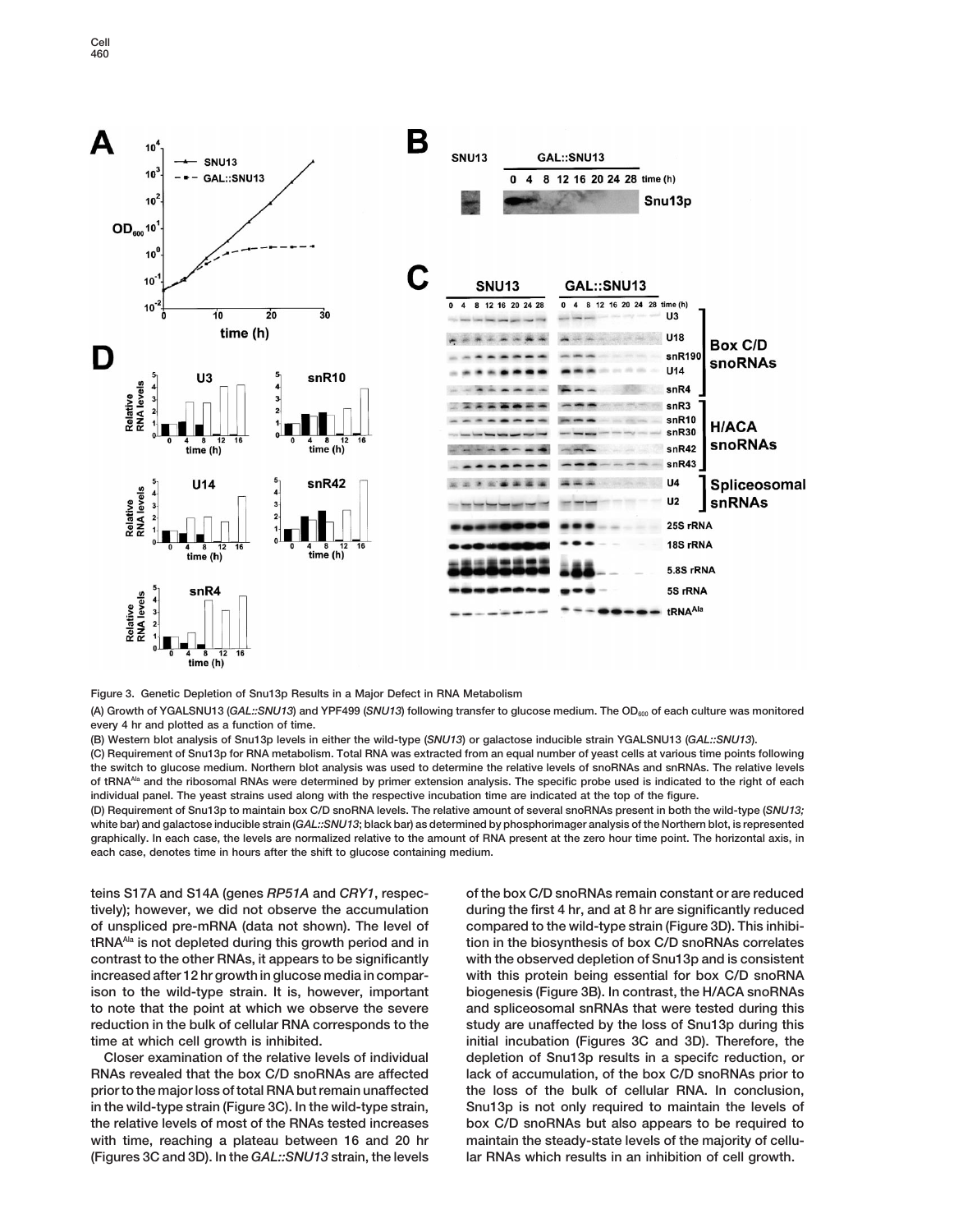

Figure 4. Recombinant Human 15.5kD Protein Directly Binds Box ment for a particular sequence (Figure 5A; Nottrott et<br>
C/D but not H/ACA snoRNAs In Vitro<br>
In vitro transcribed, <sup>32</sup>P-labeled snRNA/snoRNAs were incubated wit

**directly interact with the 5**9 **stem-loop of the U4 snRNA for box C/D motif function (Xia et al., 1997). The conser- (Nottrott et al., 1999). We therefore investigated whether vation and essential nature of these nucleotides is conthe recombinant human 15.5kD protein would bind in sistent with this proposed box C/D motif structure. The vitro transcribed human box C/D snoRNAs in a gel elec- highly conserved and essential GA dinucleotides of trophoresis retardation assay. As shown in Figure 4, the boxes C and D are found at positions 4, 5, 6, and 7 U3, U8, and U14 box C/D snoRNAs as well as the control 15.5kD binding to the U4 5**9 **stem-loop. The additional** apparent K<sub>d</sub>s of 30, 40, 8, and 20 nM, respectively. Impor- in the formation of stem II, thus creating the stem-inter**tantly, this protein does not bind to the H/ACA snoRNAs nal loop-stem structure. U19, U17, and U64 (Figure 4 and data not shown), dem- Stem II in the box C/D motif is conserved in sequence onstrating that the interaction with the box C/D snoRNAs and consists of three base pairs (Figure 5B). The C-G is specific. Interestingly, as the concentration of recom- base pair is highly conserved, and both nucleotides are binant 15.5kD in the binding reaction is increased in the essential for box C/D function. The U-U non-Watson-**

**presence of the U3 snoRNA, first the normal-shift and then a second "super-shift" was observed with an ap**parent K<sub>d</sub> of 240 nM. This second shift was not observed **with U4, U8, or U14 suggesting that the U3 snoRNA contains two 15.5kD protein binding sites.**

**As the box C/D motif is the only common sequence motif shared between the box C/D snoRNAs, it is the most likely binding site in the snoRNAs for the 15.5kD protein. Indeed, mutation of the highly conserved and essential GA dinucleotide present in either box C (U14mutC) or box D (U14mutD) resulted in an RNA that no longer interacts with the recombinant protein (Figure 4), thus indicating that the 15.5kD protein directly binds the box C/D motif. This then suggests that 15.5kD is the primary box C/D binding protein.**

## **Boxes C and D Can Adopt an Asymmetric Internal-Loop Structure Very Similar to the U4 15.5kD Binding Site that Is Sufficient for Protein Binding**

**As the 15.5kD protein requires an intact box C/D motif for binding, we decided to investigate whether the box C/D motif could form a structure similar to the 15.5kD** binding site in the U4 snRNA 5' stem-loop. The 15.5kD **binding site within the U4 snRNA has recently been shown to be comprised of two base-paired stem struc**tures interrupted by an asymmetric  $(2 + 5)$  internal loop **(Figure 5A; Nottrott et al., 1999). The GA at positions 6 and 7 and the UGA at nucleotide positions 3–5 of the internal loop of the U4 5**9 **stem-loop are evolutionarily extremely conserved (Figure 5A) and essential for 15.5kD binding in vitro (Nottrott et al., 1999). In addition, the A at position 1 in the internal loop is highly conserved, while a purine is always present at position 2 (Figure 5A). Finally, while the formation of both stems I and II is essential for protein binding there is no require-**

solved on a 6% native polyacrylamide gel. Lane 1: no protein. In paired with the 5<sup>-</sup> end of box D, a stem-internal loop-<br>lanes 2, 3, 4, 5, 6, 7, and 8 the RNAs were incubated with 15.5kD stem structure can be formed that **at a concentration of 8, 16, 32, 64, 128, 256, and 512 nM, respectively. to that of the U4 snRNA 15.5kD binding site (Figures 5A The RNA used is indicated at the left of each panel. The position and 5B). The most striking similarity seen between the** of 15.5KD-RNA complexes (RNP) and free RNA (RNA) is indicated<br>on the right.<br>loop. In both structures, the short side of the loop is a **GA dinucleotide, whereas the long side of the loop has The Human 15.5kD Protein Interacts Directly the sequence AAUGA in U4 and NRUGA in the box C/D with Box C/D snoRNAs motifs. The complete box D sequence (CUGA) and the The human 15.5kD protein has been recently shown to xxGAxGx nucleotides of box C (RUGAUGA) are essential recombinant 15.5kD indeed forms a complex with the in the asymmetric internal loop, positions essential for U4 snRNA substrate (see also Nottrott et al., 1999) with essential nucleotides within boxes C and D are involved**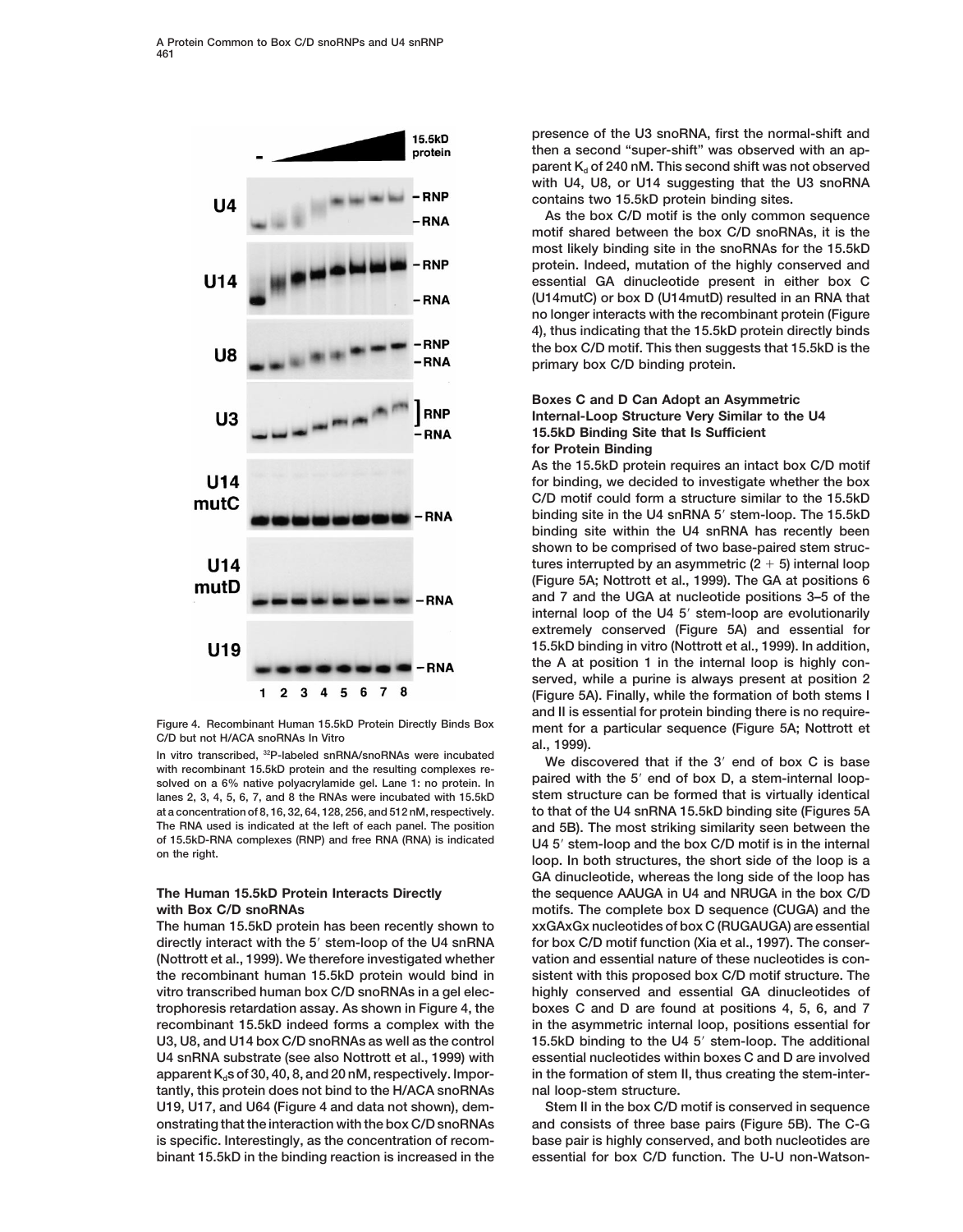



**(A) The sequence and structure of the U4 5**9 **stem-loop and the consensus box C/D motif. The U4 5**9 **stem-loop necessary for 15.5kD protein binding is represented schematically. The highly conserved nucleotides required for 15.5kD binding to the U4 snRNA are indicated in white on a black background. Gray boxes indicate the remaining conserved nucleotides. The nucleotides within the internal loop and the two stem structures are numbered. The box C/D motif is drawn as predicted from previous publications with the conserved motif nucleotides indicated in white on a black background (reviewed in Weinstein and Steitz, 1999).**

**(B) The box C/D motif can be folded into a structure similar to the U4 5**9 **stem-loop. The consensus U14, U8, and U3 box C/D motifs are drawn to demonstrate their structural similarity with the U4 5**9 **stem-loop. The nucleotides conserved between the U4 and box C/D motif are indicated in white on a black background. Gray boxes indicate the remaining conserved nucleotides of boxes C and D. The loop sequence used to join** each of the box C/D motifs is derived from the U4 5' stem-loop (see above).

**(C) The proposed structure of the U3-specific box B/C motif. The box B/C motifs derived from human,** *Xenopus***,** *S. cerevisiae***, and maize U3** snRNAs are drawn schematically to demonstrate their potential structural similarity with the U4 5' stem-loop. Also included is the consensus **box B/C motif derived from the known U3 snoRNA sequences. The positions of nucleotide boxes B and C are indicated. The nucleotides conserved between the U4 and box B/C motif are indicated in white on a black background. Gray boxes indicate the remaining conserved nucleotides of boxes B and C.**

**(D) Sequence of the oligos used to investigate the interaction of the 15.5kD protein with the box B/C motif. The RNA sequences are drawn** and labeled as described above. The loop nucleotides used to join the box B/C motif are derived from the U4 5' stem-loop (see above).

**(E) Gel mobility shift analysis of the interaction between the 15.5kD protein and the box C/D motif oligos. The RNA oligos with the sequences shown in (B) and (D) were incubated with recombinant 15.5kD protein and the resultant protein-RNA complexes resolved on a 6% native** polyacrylamide gel. The presence or absence of the 15.5kD is indicated above each lane by a + or -, respectively. The position of the protein-**RNA complex and the free RNA is indicated on the right. The RNA oligo used is indicated above each lane. The U4 5**9 **stem-loop oligo is included as a comparison (Nottrott et al., 1999).**

**Crick base pair closing stem II is also highly conserved included an additional U at the 5**9 **end of the box D (Figure 5B). While the U4 snRNA contains a G-C base sequence (UCUGA), to form the final base pair with the pair at this position in stem II, the U45' stem-loop still last A in box C of stem II; this position is 80% conserved binds the 15.5kD protein when this is replaced by a U-U and a base pair is found in 80% of box C/D motifs, base pair even though this stem only contains one Wat- however, neither of the two positions are essential for son-Crick base pair (Nottrott et al., 1999). We have also box C/D function (Xia et al., 1997; data not shown).**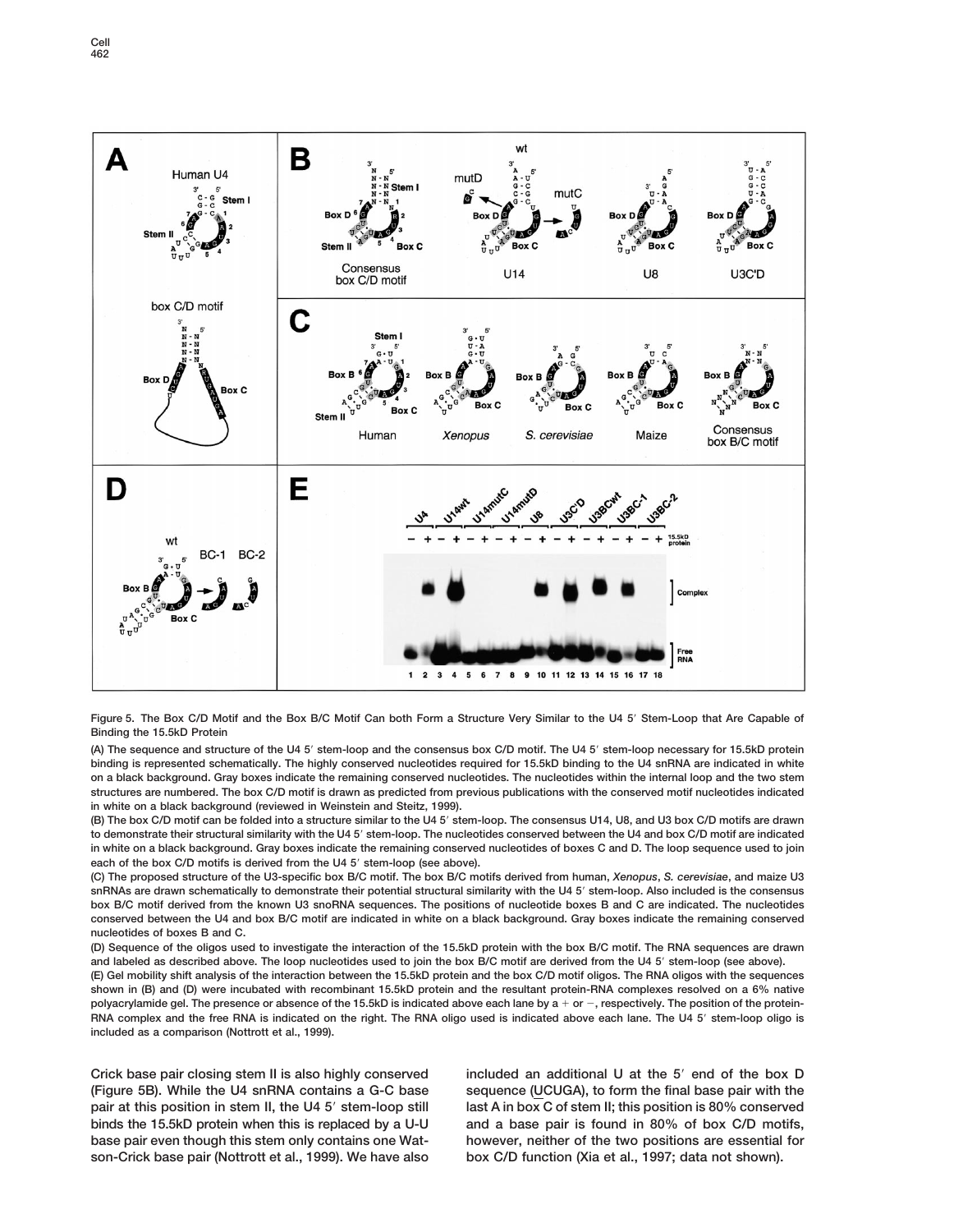**several mammalian snoRNAs were synthesized to test either the G at position 1 or 4 of the internal loop of the Figure 5E (lanes 1–4 and 9–12), the recombinant 15.5kD of box C within this structure. Consistent with this, it protein binds the box C/D motif oligonucleotide derived has previously been demonstrated that the first GA dinufrom U3, U14, and U8 as efficiently as the U4 5**9 **stem- cleotide of box C is not essential for U3 function (Samarloop oligonucleotide. sky and Fournier, 1998). Based on these results, we**

**box C/D motif, oligonucleotides were synthesized with a most identical to the U4 5**9 **stem-loop that is also a point mutation in either box C or box D. The nucleotides binding site for Snu13p/15.5kD in vivo. chosen for mutation were the highly conserved and essential A (position 7) in box D and the 5'-most G (position Discussion 4) in box C (Figures 5A and 5B). The mutated U14 oligonucleotides were incapable of interacting with the In this manuscript we have shown that the U4/U6.U5 15.5kD protein, confirming the specificity of the box C/D tri-snRNP protein 15.5kD/Snu13p is an integral compointeraction (Figure 5E; lanes 5–8). Importantly, mutation nent of the box C/D snoRNPs in both yeast and man. of the equivalent nucleotides in the internal loop of the Consistent with this, we have also shown by immunoflu-U4 5**9 **stem-loop also inhibits 15.5kD binding, providing orescence studies that the 15.5kD protein is found in evidence that these motifs form the same stem-internal the nucleolus of HeLa cells (data not shown). The box loop-stem structure (Nottrott et al., 1999). This provides C/D motif can form a structure similar to the previously**

**From the gel shift data, it appears that the full-length involved in 15.5kD binding. The conserved nature of U3 snoRNA has two 15.5kD binding sites (Figure 4B). the two distinct motifs suggests that Snu13p/15.5kD The U3 snoRNA contains a second proposed protein recognizes each in a similar manner. The fact that both binding domain that is centered around nucleotide boxes C and D are required to generate this structure boxes B and C and is thus a potential binding site for is consistent with previous mutagenesis data which sugthe 15.5kD protein (Me´reau et al., 1997; Parker and gested that these two sequence elements function as Steitz, 1987; Samarsky and Fournier, 1998). Inspection a single RNA motif (Watkins et al., 1998b; Xia et al., of the evolutionary conservation and covariation of nu- 1997). cleotides in and around boxes B and C revealed that this The box C/D RNP complex also contains Nop56p,** motif forms a stem-internal loop-stem structure virtually Nop58p, and fibrillarin (Nop1p) (see Introduction). Inter**identical to the box C/D motif and the U4 5**9**stem-loop estingly, a box C/D snoRNP complex, assembled in (Figure 5C and data not shown). Furthermore, the inter- mouse nuclear extract, has recently been purified and nal loop nucleotides are almost identical to those pres- shown to contain three proteins of 65 (Nop56 and ent in the box C/D and U4 motifs, with the only variation Nop58), 55, and 50 kDa (Watkins et al., 1998b). We have being the conserved G at position 1 of the internal loop shown, by coimmunoprecipitation, that the U14 snoRNP of the box B/C motif. Stem I is generally shorter in this assembled in a HeLa cell nuclear extract contains the U3-specific motif, and the conserved extension of the 15.5kD protein (data not shown). Of the core box C/D box B/C stem II is probably necessary to maintain the proteins, only Nop58p and Snu13p are essential for the conformation of this motif prior to protein binding (Fig- accumulation/stability of all tested box C/D snoRNAs in ure 5C). yeast, suggesting that they form a basic core complex**

**B/C motif were synthesized and analyzed for 15.5kD 1999). binding (Figure 5D). As with the box C/D motif, the five- During the 2**9**-***O***-methylation of rRNA, the snoRNA nucleotide loop of the U4 RNA was used to join the two base pairs with the substrate such that the target ribose RNA strands of this motif. As shown in Figure 5E (lanes is positioned 5 base pairs downstream of box D (see 13 and 14), the box B/C motif also binds the 15.5kD Introduction). In this context, our novel structure of the protein. Interestingly, the position of the box C sequence box C/D motif containing Snu13p/15.5kD has several within this structural motif is somewhat different from significant implications regarding snoRNP function. The the box C/D motif. In the box C/D motif, the first GA 15.5kD/Snu13p bound to the box C/D motif may function dinucleotide at positions 4 and 5 in the internal loop as a binding site for the methyltransferase. This enzyme, (RUGAUGA) is essential for protein binding. However, which has been proposed to be fibrillarin (Nop1p) (Wang in the box B/C motif, box C is arranged such that the et al., 2000), may interact via protein-protein and/or prosecond GA dinucleotide (UGAUGA) is at positions 4 and tein-RNA interactions with this RNP complex to define 5 in the loop. To confirm the specificity of binding to the target nucleotide for modification. The structure of**

**Oligonucleotides containing the box C/D motif from this motif, oligonucleotides were synthesized in which** whether this motif would be sufficient for 15.5kD binding U3 box B/C was mutated to C (Figure 5D). Mutation of **in a gel mobility shift assay (Figure 5B). It was decided the G at position 4 in the internal loop inhibited protein to use the loop from the U4 5**9 **stem-loop, which is not binding (Figure 5E; lanes 17 and 18), while the mutation conserved and does not contact the protein (Nottrott et of the G at position 1 in the internal loop had no effect al., 1999), to connect the box C/D sequences. As seen in (Figure 5E; lanes 15 and 16) confirming the novel position To demonstrate the specificity of binding to the U14 propose that the box B/C motif adopts a structure al-**

characterized U4-15.5kD binding site (Figures 5A and **ing motif. 5B) that directly binds the 15.5kD protein. The striking feature of this proposed structure is that the highly con-The 15.5kD Protein also Binds the U3-Specific served and essential nucleotides of the box C/D motif Nucleotide Boxes B and C are present in the internal loop and probably directly**

**Oligonucleotides corresponding to the human U3 box with the snoRNA (this work; Venema and Tollervey,**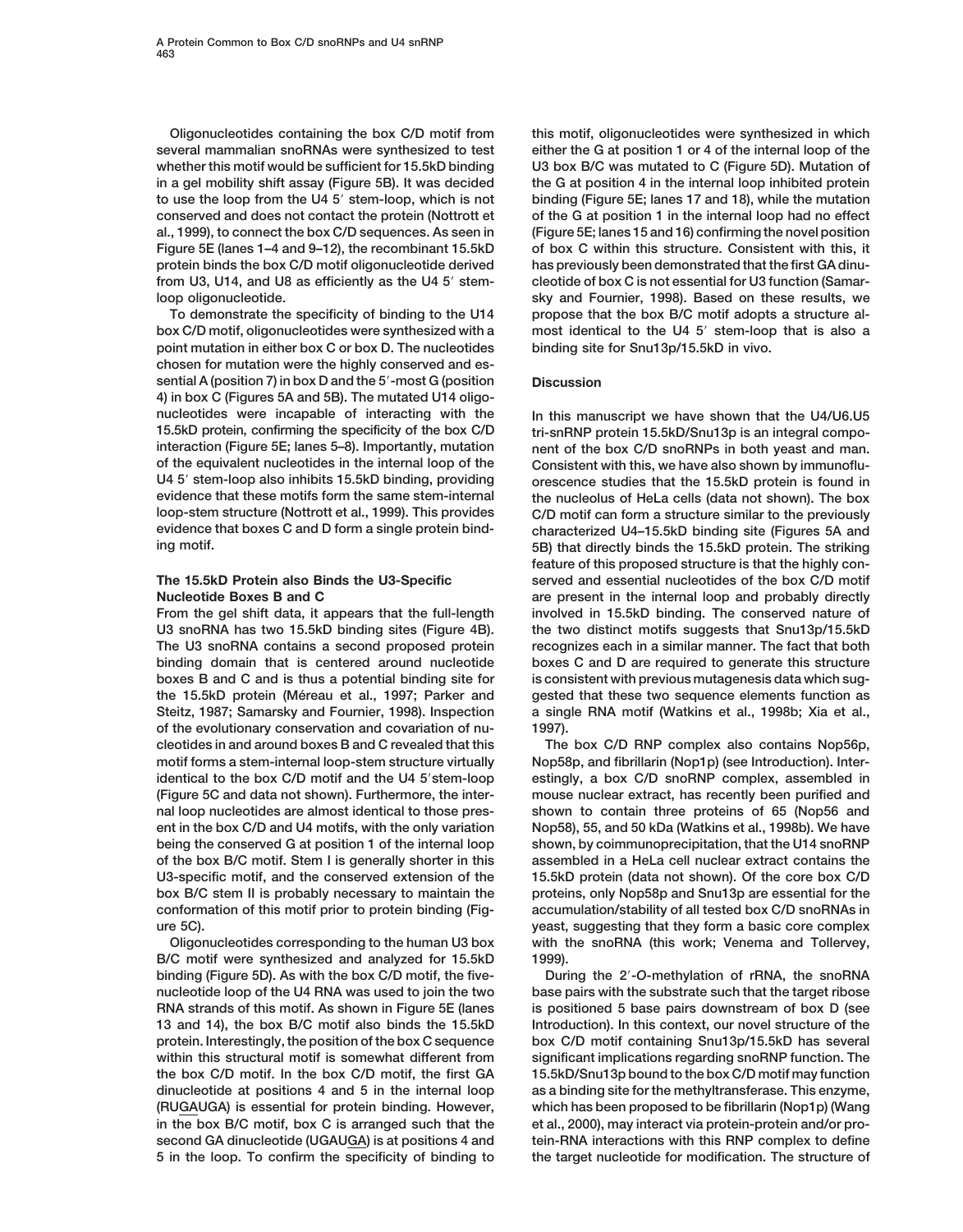**the U4 5**9 **stem-loop RNA/15.5kD complex has recently compilation of U4/U6.U5 tri-snRNP and U4/U6 proteins been solved by X-ray crystallography (I. Vidovic, S. N., see Gottschalk et al., 1999; Stevens and Abelson, 1999). K. Hartmuth, R. L., and R. Ficner, unpublished data). These proteins are not found in the free U6 particle Indeed, the U4 snRNA 5**9 **stem-loop adopts a stem- suggesting that these proteins are primarily integrated internal loop-stem in which the internal loop adopts a into the U4/U6 snRNP particle via direct or indirect interunique fold. In this structure, the protein primarily recog- actions with the U4 snRNA. Prp31p and the box C/D nizes the nucleotides present in the conserved asym- proteins Nop56p and Nop58p are homologous and bemetric internal loop, leaving both flanking stems acces- long to the Nop5p/Nop58p family of proteins (Gautier sible for potential contacts with other components of et al., 1997). The homology between these proteins is the U4/U6 snRNP. By analogy to this crystal structure, observed in a central conserved region of the polypepwe would predict that Snu13p/15.5kD also binds primar- tides (amino acids 53 through 342 of Prp31p) in which ily to the internal loop nucleotides of the box C/D motif. Prp31p exhibits 47% homology (20% identity) with the Previous mutagenesis data have demonstrated that the corresponding regions of Nop56p and Nop58p. Thus, sequence of stem II in the U4 snRNA is not essential the similarity between the U4 snRNP and the box C/D for the binding of 15.5kD (Nottrott et al., 1999). The fact snoRNPs even extends beyond the common stem-interthat the nucleotides forming stem II in the box C/D motif nal loop-stem RNA structure and the binding of Snu13p/ are conserved (Figure 5B) raises the interesting possibil- 15.5kD. ity that this stem may play a role in the binding of one Snu13p/15.5kD binds three distinct RNA-motifs within or more additional core proteins of the box C/D snoRNP. two different classes of RNP. This raises the interesting In this respect, it is interesting to note that recent data question, how do the functionally distinct RNPs assemhave suggested that recombinant** *Xenopus* **fibrillarin ble around the individual 15.5kD-RNA complexes? binds weakly to the box C/D motif of the U16 snoRNA There are differences between the three Snu13p/15.5kD (Fatica et al., 2000). binding sites that are especially apparent in nucleotide**

**tial role of the U (U at position 3; Figure 5A) in the internal these are only minor differences, and the binding of loop for 15.5kD binding to the U4 RNA 5**9 **stem-loop. In additional proteins may be dependent on the nature of analyzing the box C/D sequences, we noticed that a the flanking sequences, which are different in each RNA. small fraction of the box C/D sequences (less than 5%), It will, therefore, be extremely interesting to investigate** and in particular the vertebrate U3 box C' sequences, the structural requirements for the assembly of the addi**differ from the consensus and do not contain a U at tional proteins to their cognate core RNP structures. position 3 in the internal loop (Xia et al., 1997; Figure In addition to the homology at the structural level, 5B). Interestingly, the human U3 snoRNA box C**9**/D motif, the box C/D snoRNPs and the U4 snRNP also show a which has a G at position 3 in the internal loop, also remarkable similarity at the functional level. One feature binds the 15.5kD protein. It is possible that either the all of the different RNAs that bind Snu13p/15.5kD have** loop adopts a slightly different conformation, or that in common is that the majority function through an ex**the additional base pair in stem II stabilizes the RNA tensive base-pairing interaction (**. **10 base pairs) with structure, allowing variations in the internal loop nucleo- their substrate RNA. The U4 snRNA is proposed to functides of the box C/D motif. tion as a chaperone for the U6 snRNA in pre-mRNA**

**ment, which possesses a similar consensus as the box erones to guide the assembly and processing of the** C/D motif and also directs 2'-O-methylation. However, ribosome (see Introduction). In addition, the majority of **the level of sequence conservation is lower, with the the box C/D snoRNAs base pair with the substrate RNA box C**9 **and D**9 **sequence elements often containing one to direct 2**9**-***O***-methylation. These methylation guide or two deviations from the consensus (Kiss-Laszlo et al., snoRNAs have also been proposed to function as chap-1998). It will be interesting to see whether the snoRNPs erones via their extensive base-pairing interactions with contain two sets of each of the core box C/D motif the pre-rRNA.**

**box B/C motif binds the 15.5kD protein in vitro and can Although this could indicate convergent evolution, we fold into a similar stem-loop-stem structure, reminiscent favor the notion that they share a common ancestral of the U4 and box C/D structures. The box B/C motif snRNP. It is likely that this complex functioned as a has been shown to be a second protein binding site in chaperone in guiding RNA folding and perhaps, in some the U3 snoRNP in vivo (Me´reau et al., 1997; Parker and cases, developed the ability to methylate the substrate Steitz, 1987; Samarsky and Fournier, 1998) that is re- RNA. The 5**9 **stem-loop complex of the U4 snRNP may quired for U3–55 kDa and fibrillarin binding (Baserga et have evolved from a primitive box C/D snoRNP. Archaea** al., 1991; Lübben et al., 1993). Recent results demon-<br>
possess box C/D snoRNAs but do not contain pre**strate that the box B/C motif alone can target the RNA mRNA spliceosome components, suggesting that the to the coiled bodies but not the nucleolus (Narayanan box C/D snoRNPs existed before the U4 snRNP (Gaspin et al., 1999). While this indicates that the protein compo- et al., 2000). Archaea also contain a protein homolog of sition of the box B/C complex is different from the box fibrillarin and a protein homologous to both Nop56p and C/D complex, the exact components associated with Nop58p (Lafontaine and Tollervey, 1998). However, the**

**(90kD and 60kD in human), and Prp31p (for a recent et al., 1987). It will be interesting to investigate whether**

**Previous mutagenesis data demonstrated the essen- 1 of the internal loop and in stem II (Figure 5). However,**

**The box C/D snoRNAs often contain a box C**9**/D**9 **ele- splicing, while the U3 and U8 snoRNAs function as chap-**

**proteins.** The U4 snRNA and the box C/D snoRNPs show signifi-**We have also shown that the conserved U3-specific cant similarities in structure, composition, and function. this U3-specific motif have yet to be elucidated. Archaeal protein most homologous to Snu13p/15.5kD The U4/U6 snRNP is associated with Prp3p, Prp4p is the ribosomal protein L7a (also known as S6) (Kimura**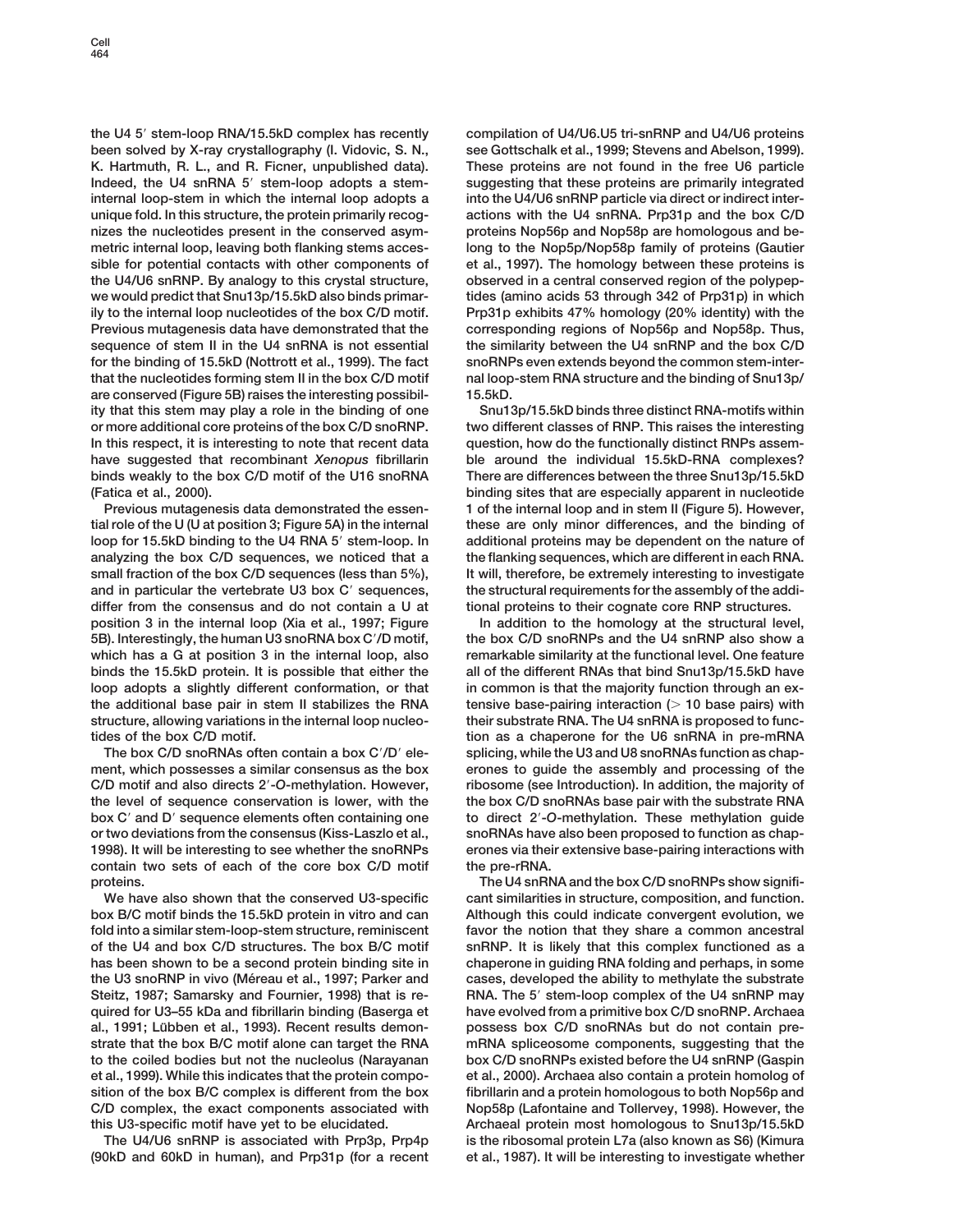**the Archaeal L7a protein is present in both the ribosome Yeast Manipulation**

Snu13p/15.5kD is the first protein shown to be a com-<br>mon component of the spliceosome and rRNA proc-<br>was created by transforming strain YPH499 with a HIS3-GAL1 cas**essing machinery. Genetic depletion of Snu13p leads sette (oligos 10 and 11). The growth curve of strains YSNU13GAL first to a reduction in the levels of box C/D snoRNAs and YPH499 was performed as and analyzed as described prethat is followed soon after by a drastic reduction in the viously (Watkins et al., 1998a) and RNA prepared as described by** bulk of cellular RNA. The effect the depletion of Snu13p<br>has on the levels of the bulk of cellular RNAs could result<br>from a block in either RNA processing, transcription,<br>from a block in either RNA processing, transcriptio **and/or a stimulation of RNA degradation. We are, how- described previously (Nottrott et al., 1999). Primers 16, 17, 18, 19, and 20 were used to detect tRNAAla ever, at present unable to distinguish between these , 5S rRNA, 5.8S rRNA, 18S rRNA, possibilities. Our results thus raise the interesting possi- and 25S rRNA, respectively.** bility that Snu13p may be involved in the regulation of the SNU13 null allele was created as described by Wach et al.<br>several RNA metabolic pathways. In summary, the work  $\frac{(1994)}{3}$  using oligos 12 and 13 and yeast str **exciting new insight into the structure and function of demonstrating that Snu13p is essential for viability (data not shown). the box C/D snoRNPs and raises several intriguing ques- This strain was transformed with pRS316SNU13HA and sporulated tions regarding the evolution of snoRNPs as well as the** to generate the strain YSNU13HA after tetrad dissection. The yeast<br> **train YNop1-protA, expressing protein A-tagged Nop1p**, was ob-

### **Experimental Procedures**

1. ATGGCCGAACCGGATCCGTCGACTAAGGATTGCGG; 2. GATC **CACAGCATTGTACCCAGAGTCTGTTCCCAGACATTGCACCT pASZ11::U3A-bU1A and p423TEF::U1A-HA to create the strain GGCGCTGTA; 3. GATCTACAGCGCCAGGTGCAATGTCTGGGAA YBCVS1. Capped snRNPs were isolated according to Fabrizio et CAGACTCTGGGTACAATGCTGTG; 4. CGGGATCCTTAAGCGTAG al. (1994) from this yeast strain, passed over a protein A Sepharose TCTGGGACGTCGTATGGGTAACCACCCTCCACGAAGGTGCCTTT anti-HA antibody column, and the tagged U3 snoRNP eluted using CAT; 5. GGAAGATCTAAAAGCAGATAAAAATGGCAGTTCCCGA 1 mg/ml HA peptide. The RNA was separated on a 10% polyacryl-GACCCGC; 6. GGGGGGGGTACCGGCAGCTTCTGAATCACT; amide/7 M urea gel and individual RNAs visualized by silver staining. 7. GCGCGGGAGCTCCAATAAATCTCCTACGAA; 8. ATAATCCGG The proteins were separated on a 12% SDS polyacrylamide gel and AACATCATACGGATAAGCGTAGTCTGGGACGTCGTATGGGTAAA stained with colloidal Coomassie blue (Sigma). Protein bands were TTAATAAAGTTTCAATCTTGTCCTTGAC; 9. CCGTATGATGTT excised, in-gel digested with trypsin, and the resulting peptides CCGGATTATGCCATGCCACCCTTATGACGTACCTGACTACGCAT extracted as described previously (Wilm et al., 1996). For MALDI AAGTAGATTGGATTATATCTATCAACATAG; 10. GCAAGGAA mass mapping, the thin film technique was applied for target prepa-CTTGAATAAACCAGATTTCATACTATAAAAACTATATTAAAAGG ration as described previously (Vorm et al., 1994). GCGAATTGGAGCTCCAC; 11. GTTAATGCAGCATCGGCTAAT GGGAAAGCCTTTGGGTTTGGGGCAGACATCGGGGGATCCACT Immunoprecipitation of snoRNP Particles and RNA AGTTCTAGA; 12. GCAAGGAACTTGAATAAACCAGATTTCAT Binding Analysis ACTATAAAAACTATATTAAAACAGCTGAAGCTTCGTGGATCTG; Yeast whole cell extracts were prepared from strains YSNU13HA, AATGGAATCTACGCATAGGCCACTAGTGGATCTG; 14. GTG previously (Watkins et al., 1998a). Purified HeLa nuclei (Nottrott et AATGATGAATTTAATTCTTTGGTCC; 15. CGTCAGATACTGTGAT al., 1999) were resuspended in NET400 [20 mM HEPES-NaOH (pH AGTCAACC; 16. TGGACGCAACCGGAATCGAACCG; 17. ACCCACT 7.9), 400 mM NaCl, 3 mM MgCl2, 0.2 mM EDTA, 0.5 mM DTT, 8% ACACTACTCGGTCAGGC; 18. CACATTACGTATCGCATTTCG glycerol], sonicated three times for 30 s using a Branson microtip CTGCG; 19. GCTTATACTTAGACATGCATGGC; 20. TCCGGTT at a setting of 1.5, and then centrifuged for 30 min at 16,000** 3 **g. GGTTTCTTTTCCTCGGC. Anti-Nop58 antibodies were raised and purified according to Lyman**

**nucleotides 158 and 159) of M13mp9::T7snR17A using oligo 1 et al., 1999). (Se´ gault et al., 1992). The U1A protein binding site (van Gelder et al., 1993) was then cloned into this BamHI site to produce Acknowledgments M13mp9::T7snR17A-bU1A (oligos 2 and 3). The SalI/EcoRI fragment** from this plasmid was cloned into pASZ11::pU3A (Méreau et al., **We would like to thank Donna Newman and Stu Maxwell for the**<br>1997) to create pASZ11::U3A-bU1A.

**Standard methods were used for the growth and maintenance of and snoRNPs.**

**strain YNop1-protA, expressing protein A-tagged Nop1p, was ob- global regulation of RNA processing. tained by transforming the yeast strain BJ2168 with the plasmid pUN100Nop1-ProtA (Gautier et al., 1997).**

### **Purification of Yeast U3 snoRNP**

**DNA Oligonucleoides Yeast strain JH84 (Mat**a **snr17a Gald:** *URA***3 snR17b::***LEU***2 his3**

**BJ2168, and YNop1-protA and immunoprecipitated as described et al. (1999). SnRNAs and snoRNAs were in vitro transcribed as described previously (Watkins et al., 1998b). Oligos were obtained Plasmid Construction from Eurogentech (Belgium). RNA-protein interactions were ana-A BamHI site was inserted into the U3 coding sequence (between lyzed by native gel electrophoresis as described previously (Nottrott**

**1997) to create pASZ11::U3A-bU1A. box C/D snoRNA plasmids; Tamas Kiss for the U19 plasmid; A.** Bergland for the U1A protein plasmid; Ed Hurt for the protein A **glycine spacer and HA tag) were PCR amplified from a plasmid tagged Nop1p plasmid; Michele Caizergues-Ferrer for providing the containing the complete U1A ORF (kindly provided by A. Bergland), protein A-tagged Gar1p strain; and John Hughes for the strain JH48; using oligos 4 and 5 and cloned into the BamHI site of p413TEF Ivan Vidovic for providing the purified 15.5kD protein; and Dagmar (***HIS3***, CEN, ARS) to create the p413TEF::U1A-HA (Mumberg et al., Meyer for excellent technical assistance. We are grateful to Cindy L. 1995). Will and Hans-Peter Vornlocher for critically reading the manuscript. The** *SNU13* **gene was amplified from yeast genomic DNA using This work was supported by the Gottfried Wilhelm Leibniz Program oligos 6 and 7 and cloned into pRS316 to create pRS316SNU13. and grants from the Deutsche Forschungsgemeinschaft (SFB397) Three copies of the HA epitope tag were added to the C terminus and the Fonds der Chemischen Industrie (to R. L.), the French Centre of the** *SNU13* **coding sequence as described previously using oligos National de la Recherche Scientifique (PICS 744) and the French** 6 and 8, and 7 and 9 (Watkins et al., 1998a). **Munistère de la Recherche et de l'Enseignement Supérieur (to C. B.).**